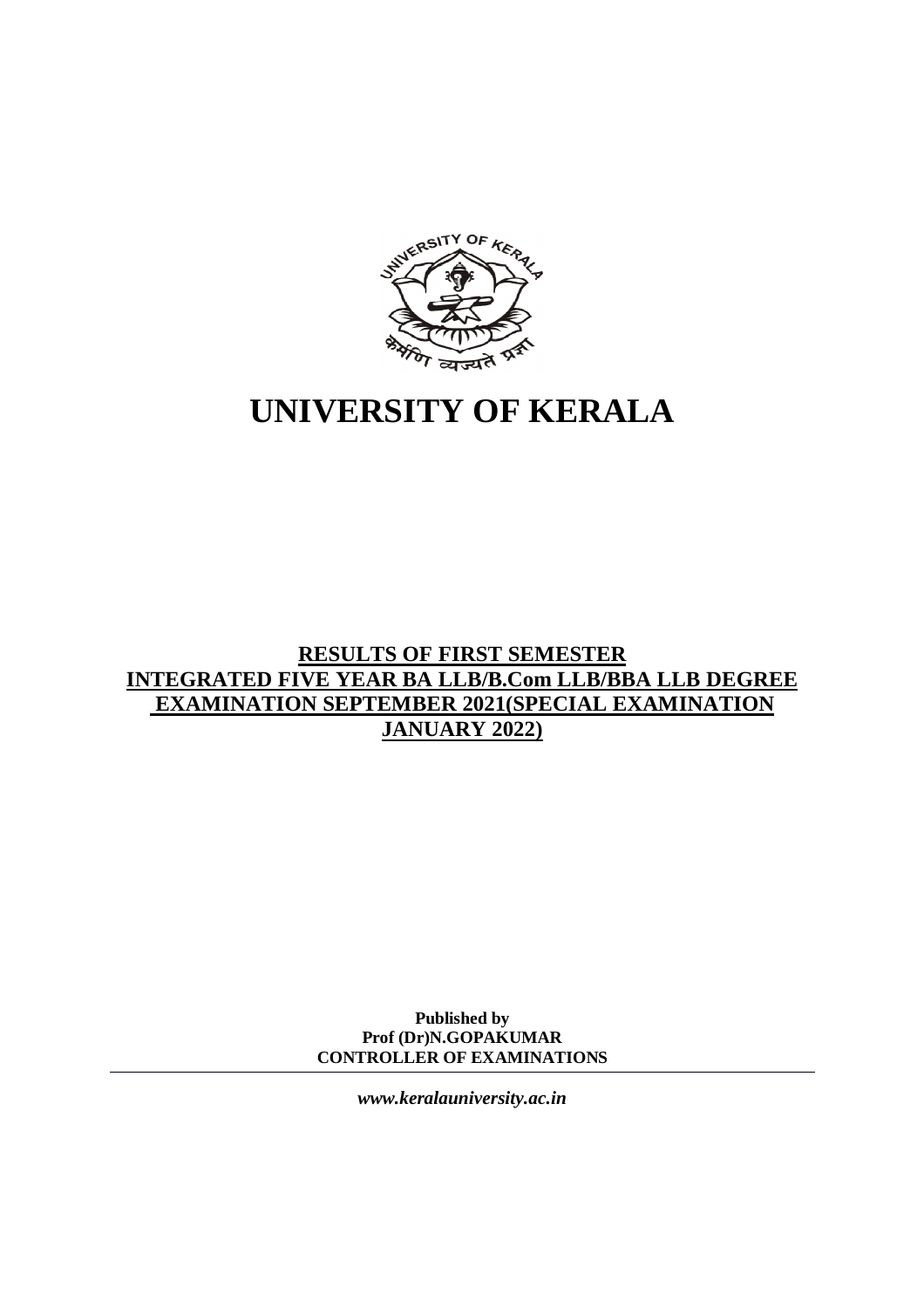# **NOT TO BE PUBLISHED BEFORE 23.05.2022**

# **UNIVERSITY OF KERALA**

# *Results of First Semester Integrated Five Year B.A.L.L.B/Bcom LLB/BBA LLB Degree Special Examination September 2021*

- 1. The following are the provisional list of successful candidates in the First semester Integrated Five year B.A. L.L.B/Bcom LLB/BBA LLB Degree (Special Examination January 2022) Examination held in September 2021
- 2. The total mark secured by each successful candidate is shown against the candidate code.
- 3. Originals of the qualifying certificates shall be forwarded to the University for Verification of eligibility conditions. Mark list will not be issued to those whose fees are not yet remitted to the University.
- 4. The mark lists will not be issued to the candidates in respect of whom there are defects to be rectified and whose fees are due although their results have been provisionally released now.
- *5. Candidates who are applying for Revaluation/Scrutiny should submit application only through offline on or before 31/05/2022 of conducting scrutiny of answer books at University office will be published through Press Release or Website for the information of the applicants.*
- 6. Candidates can make use of draft mark lists available in the university website for applying for revaluation and scrutiny.
- **7.** The results will be available on **[www.keralauniversity.ac.in](http://www.keralauniversity.ac.in)**

**Sd/-**

**University Buildings, Dated -23/05/2022**

**Thiruvananthapuram Controller of Examinations**